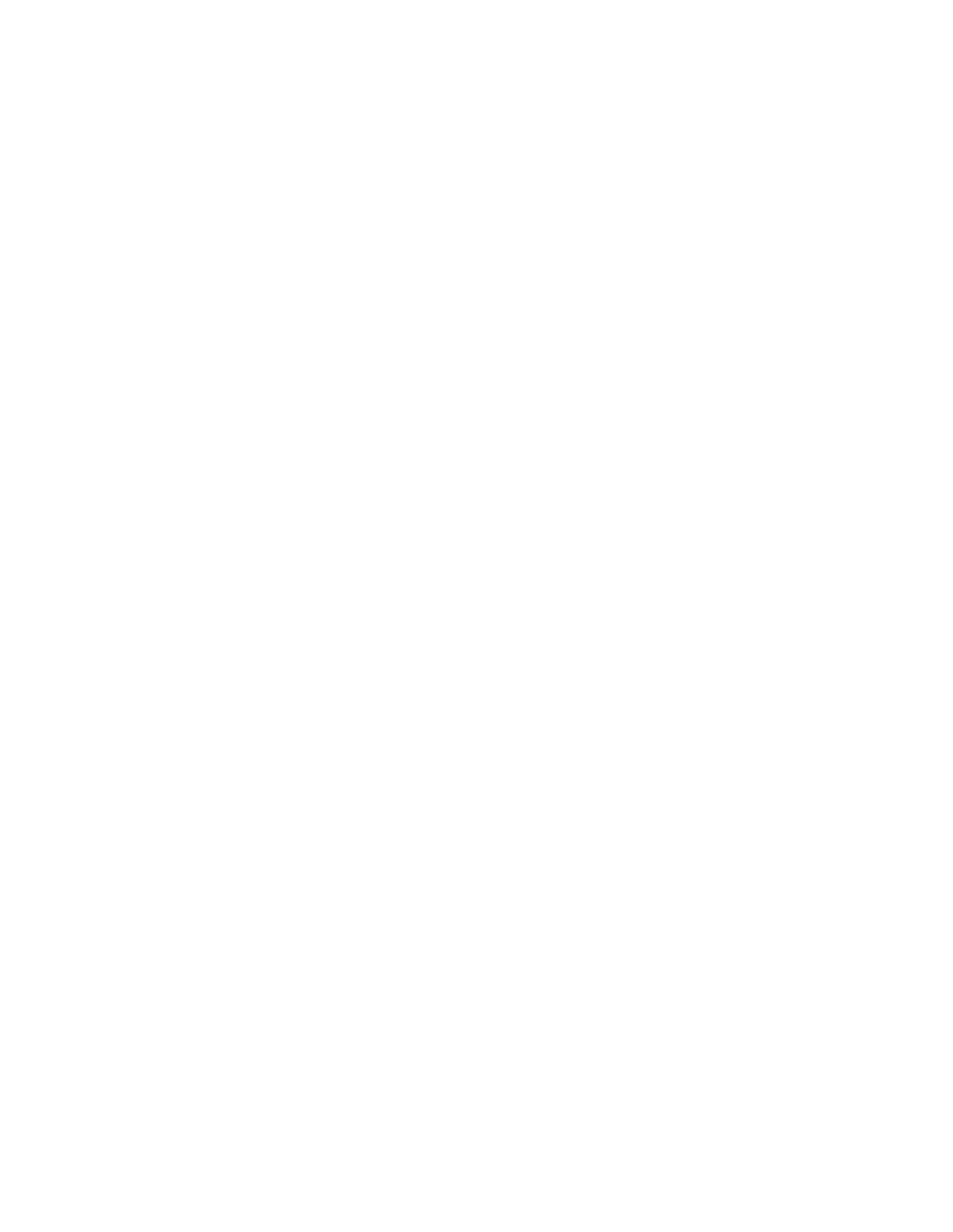**The purpose of this document is to serve as a basic guide for you, the MCARES member. It is a collection of information, most of it has been collected from other ARES/RACES groups from across the nation. This information has been molded to fit the needs of our group serving in Monroe County Pennsylvania. This is required reading for all ARES/RACES members, however it is no substitute for training and practice. It can not answer all questions you may have during an activation or drill and is not intended to do so. It is simply an outline of what to expect during an MCARES activation or drill. At any time while on duty in the field during an activation, drill, or any other MCARES event, if you have a question or need advice ask MCARES leadership or your NCS for further guidance.**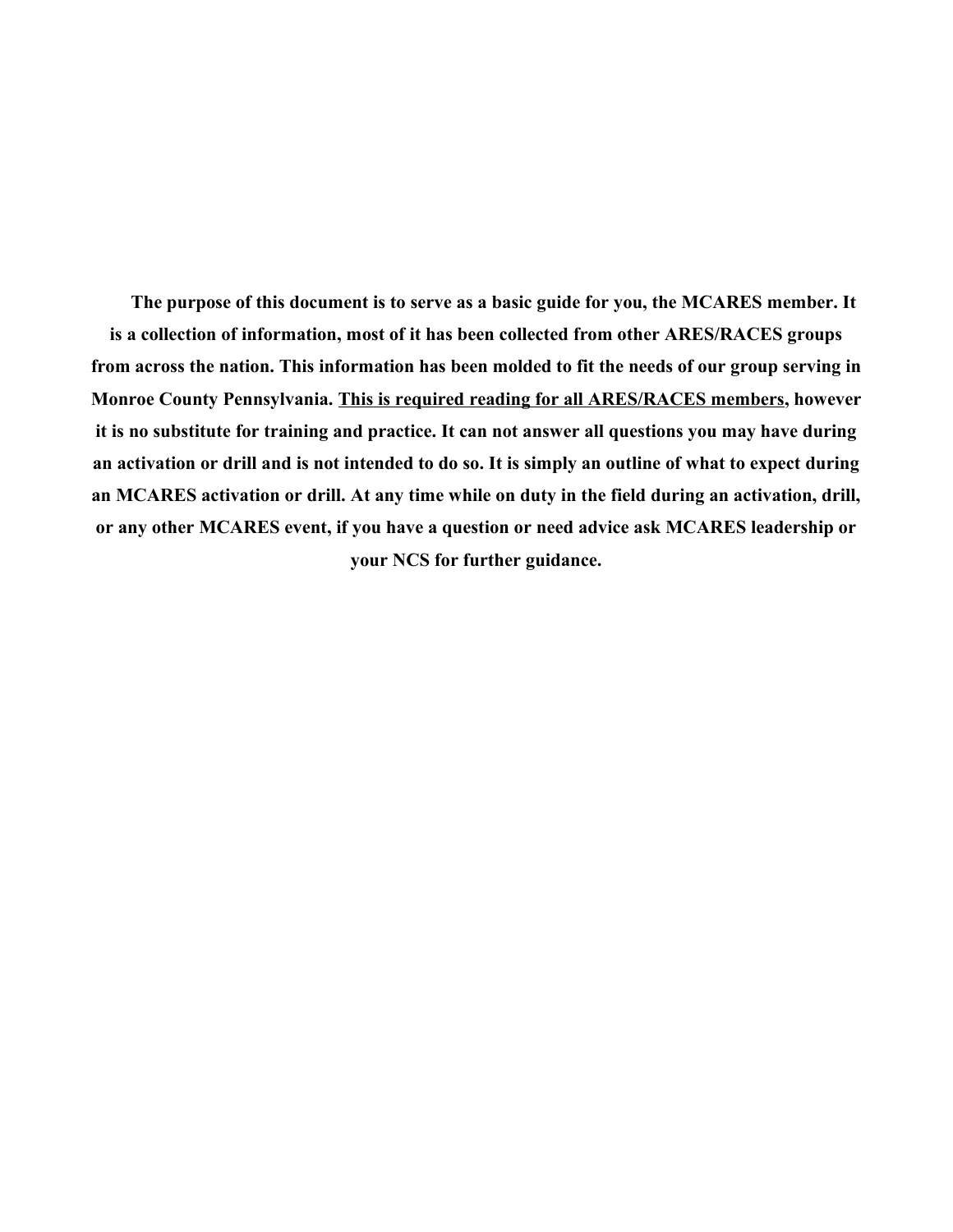#### **The Basics – Who We Are, What We Do, And Your Role in MCARES**

First, THANK YOU for stepping up to serve your community as an Emergency Communicator! Your contribution of your skills and equipment is of great value and is appreciated.

#### **The ARES/RACES Volunteer's Duties**

The individual ARES team member provides emergency communications under adverse conditions. To prepare for this assignment the ARES member should attempt to avail him or herself of all training opportunities, gather and prepare his or her equipment for extended field use, and practice traffic handling and net operations. There is an implied commitment that an ARES team member will try to make him or herself and his or her equipment available during disaster situations. This is not to say that this obligation should come before work or family. Simply put, you cannot help others until your own house is in order.

#### **Safety as an ARES/RACES Volunteer**

We stressed the importance of taking your safety as your own responsibility. There are several aspects to conducting yourself in a safe manner. The first step you can take is to be adequately trained. One way to extend your training is to take classes offered by other agencies. For example, The Red Cross offers classes in First Aid, CPR, etc. throughout most of the year. Any of these classes will enhance your own safety because you'll be more aware of how to take care of yourself. However no matter what training you may receive, it is still important to remember that you should only wear one hat during an ARES/RACES operation. You are there as a communicator, not a first aid provider, or a firefighter. This help avoid confusion about your role, and will prevent you from putting yourself into unsafe situations.

As you're working an emergency, you need to keep yourself aware of what is occurring around you. This is the only way you can expect to see a dangerous situation before it surrounds you! Keep your eyes open and your brain on full alert! Stay situationally aware. Safety is just as important at home. You should ensure that all is well at home before responding to an emergency. This allows you to keep your mind on the situation and task at hand instead of worrying about your family and home.

#### **Who does MCARES help?**

MCARES serves several agencies and each of these served agencies has different needs and expectations of MCARES. Due to these varied requirements, MCARES and its members need to maintain a diverse set of capabilities to support our different missions.

When working with local governments, ARES/RACES teams may work with Police and Fire officials. Our missions might include supplementing city communications capability by setting up a station at an Emergency Operations Center (EOC), dispatching shadows with city executives, or providing communications between the EOC and various field locations.

At the county level ARES/RACES interacts with the county Office of Emergency Services. ARES/RACES might be asked to provide EOC to EOC communications links, communications between the county seat and city EOCs, or communications to state government entities.

There is also a "Memorandum of Understanding" (MOU) between the American National Red Cross and the ARRL that establishes a cooperative environment between the two organizations. Under the authority of this agreement, ARES/RACES provides needed communications on the Red Cross's behalf. This might entail shadow duty, shelter communications, or providing other technical assistance.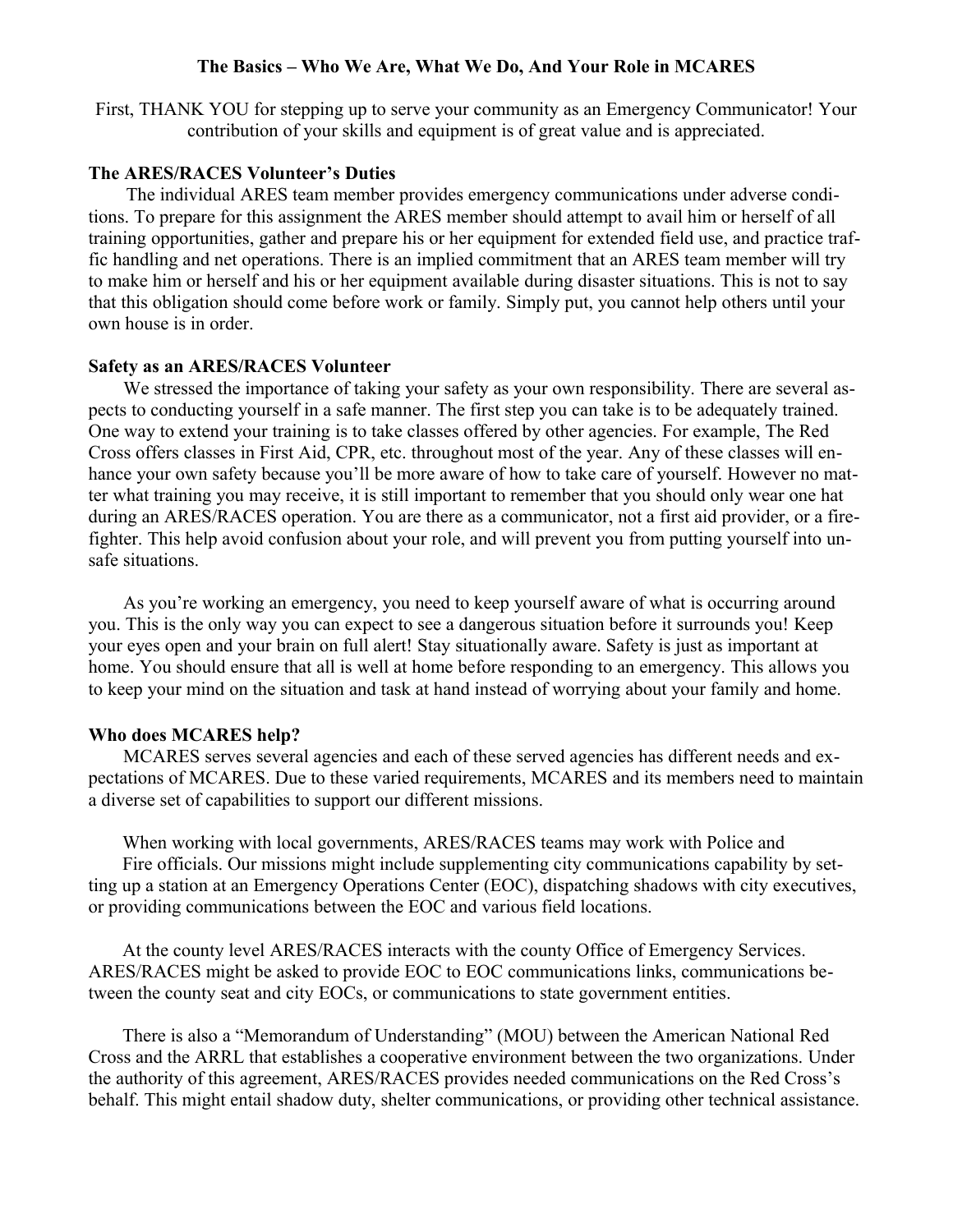# **MCARES Alert and Activation Procedures**

1. MCARES members will be alerted by one or more of the following methods.

a.) Alert by SMS text messages and/or email using the MCARES member database. If the alert message requests a reply confirmation, MCARES members will reply to the alert message with their call sign. If no reply is received, it is assumed the contact by SMS/Email was not received and a phone contact will be attempted.

b.) Alert by telephone. If SMS/Email is unavailable, activation of the Phone Tree will occur.

c.) If alerting is unavailable through SMS, Email or Telephone *(Comm Failure)* MCARES members will monitor the primary/secondary ARES repeaters for instructions. If the ARES repeater systems are down monitor the 147.420 MHz simplex frequency for instruction.

# **MCARES Emergency Activation Levels**

- (GREEN) LEVEL ZERO No Emergency: Normal everyday operations. No emergency or precipitating conditions exist.
- (YELLOW) LEVEL ONE Awareness/Monitoring Phase: A potential for a communication emergency exists. All Monroe County ARES members should monitor local repeaters, text messaging, and email for information. MCARES members should start preliminary preparedness actions for activation and possible deployment. (Check "Go Kits" and supplies, charge batteries, fuel vehicles)
- (ORANGE) LEVEL TWO Standby: An unusual condition or emergency exists that has caused government officials to declare an alert or warning. A communications emergency does not exist but is likely. Monroe County ARES may initiate a resource net. All members should monitor the 146.865 repeater. ARES Members should make all final preparations for possible activation. Members who are available should check into the resource net and state their availability and resources. When feasible, the resource net control will communicate and accept check-ins via email and text messaging (such as those at work) as well as those on the radio.
- (RED) LEVEL THREE Activation: -- A communication emergency exists, and volunteer operators and radio resources have been requested by one or more served agencies in Monroe County, or a mutual aid request has been received from another county. If a resource net has not been activated (see level two, above), one will be activated now. Once available resources have been determined, further instructions will be given on the resource net frequency; one or more other nets may be activated to give instructions for deployment and for field operations.
- (BLUE) LEVEL FOUR Deactivation: -- After the Emergency has terminated ARES members are released by served agencies and the EC. After all stations are secured and safely home, the EC will return the readiness level to Condition Green. AEC's and EC will conduct an after action review within 72 hours of event termination. EC will prepare and submit after action reports.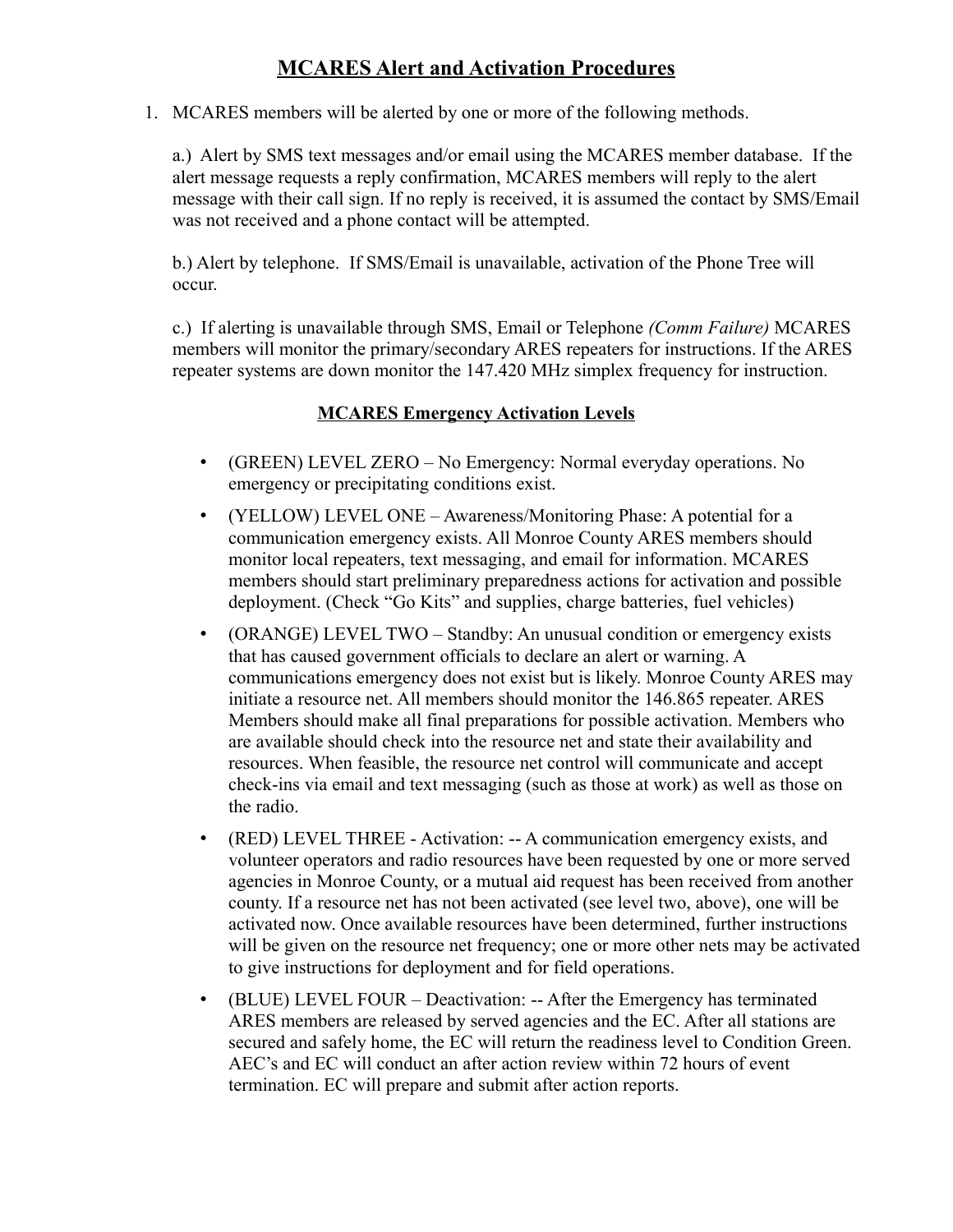- 1. Alerts will be issued by the District Emergency Coordinator (DEC), Emergency Coordinator (EC), Assistant Emergency Coordinator (AEC) or a designated Net Control Operator.
- 2. MCARES operators should check in to the Resource Net as soon as possible when requested with their status and general location.

Your status should be given as one of the following.

- a) Ready and available for deployment service assignment
- b) Not available for deployment, but can send and receive messages for my location.
- c) In Need of Assistance.
- d) Not available for service, monitor only.
- 3. The Net Control Station (NCS) will follow-up with stations in need of assistance first, then advise of current information available about the event.
- 4. When requested by the NCS, operators should report any pertinent information occurring at their location. Please wait for the NCS to request this information.
- 5. Should a Served Agency request operators, the DEC, EC, or AEC will instruct the NCS to deploy available operators to an assigned location and give the MCARES deployment class. **DO NOT SELF-DEPLOY!**

# **MCARES Deployment Classes**

## **Class A Deployment Description:**

Activation is local in nature, with less than 12 hour deployment expected.

- Deployment either mobile or portable.
- ARES repeater infrastructure is functional.
- Momentary loss of cell network may be possible or unavailable.
- Momentary loss of commercial power may be possible or unavailable.

Required equipment: - HT, with extra battery, Mobile rig if necessary, Snack or lunch and hydration, Weather appropriate clothing, Deployment vest/hat, ICS forms in hard copy, ARES/RACES credentials

## **Class B Deployment Description:**

Multiple municipalities or county wide activation in nature. Less than 72hr deployment

- Deployment of mobile/portable ops with ICP/EOC ops.
- Deployment of Shelter ops.
- ARES repeater infrastructure may be on backup power.
- Relay or Mobile/portable X-band repeat function may be necessary.
- Loss of commercial power possible.
- Loss of cell network possible.
- More extensive ICS utilization may be implemented.

Required equipment: -HT and/or Mobile/Portable operation, VHF/UHF go kit for shelter site, Food for multiple meals up to 72hrs, Supply of drinks, Weather appropriate clothing, Deployment vest/hats, Battery/generator backup for comms, ARES/RACES credentials,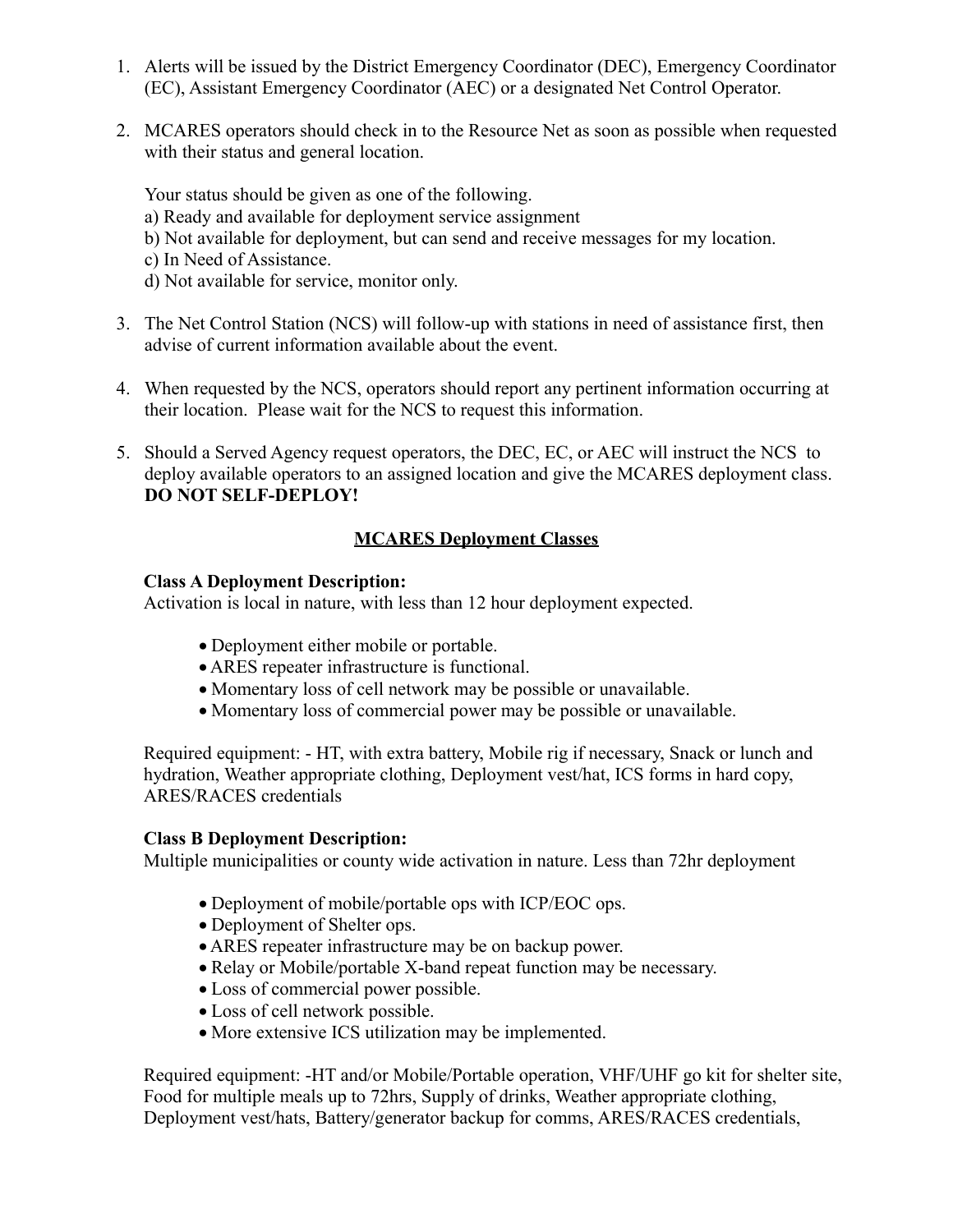Computer and interface for Packet use, ICS forms in hard copy.

# **Class C Deployment Description:**

County wide or regional activation in nature. 72hr deployment.

- Class B deployment equipment, plus HF operations may be needed.
- Deployment beyond 72hrs at shelter site, ICP or EOC.
- ARES repeater infrastructure may be inoperable.
- HF regional may be necessary.
- Loss of cell network likely.
- Loss of commercial power likely.

Required equipment: Battery/generator/solar/inverter backup for comms, HF go kit may be needed, Food and water plan beyond 72 hrs, Weather appropriate clothing/with clean change of clothes, Portable shelter, Deployment vests/hats, ARES/RACES credentials, HT and mobile rigs, portable push up poles with base antennas for DX simplex, Computer and interface for FLdigi and Winlink use, ICS forms in hard copy.

# **Class D Deployment Description:**

National emergency where civil defense/RACES rules are implemented.

- Interoperability with Federal government or Military may be necessary.
- ARESMAT with mutual aid ARES groups integrated in the response.
- Long term operations.
- Deployment of adhoc comms infrastructure at remote sites.
- Working within the ICS/NIMS with COML and COMT assets
- Shadow officials to provide tactical comms.
- Working with ARRL Eastern PA ARES District 2 and the ARRL Eastern PA Section for support.
- 6. Operators must check-in with the NCS when you arrive and depart your assignment and home.

# **For large-scale events or drills, Tactical Nets may be established and assigned operators will be directed to the Tactical Net. Do NOT check in to a Tactical Net until directed to do so by the NCS.**

# **WHAT TO DO FIRST IN CASE OF AN EMERGENCY**

- 1. Check that you and your family are safe and secure before you respond as an ARES/ RACES volunteer.
- 2. Check that your property is safe and secure before you respond as an ARES/RACES volunteer.
- 3. Monitor the 146.865 WX3OES Repeater and/or the 147.045 WA3MDP as a secondary

Follow the instructions you receive from the ARES/RACES officials in charge on the above frequency,

if this is not possible, contact your local emergency coordinator, or his/her designee, for further instructions (remember that in an emergency they may busy and you may just be asked to stand by for

further instructions).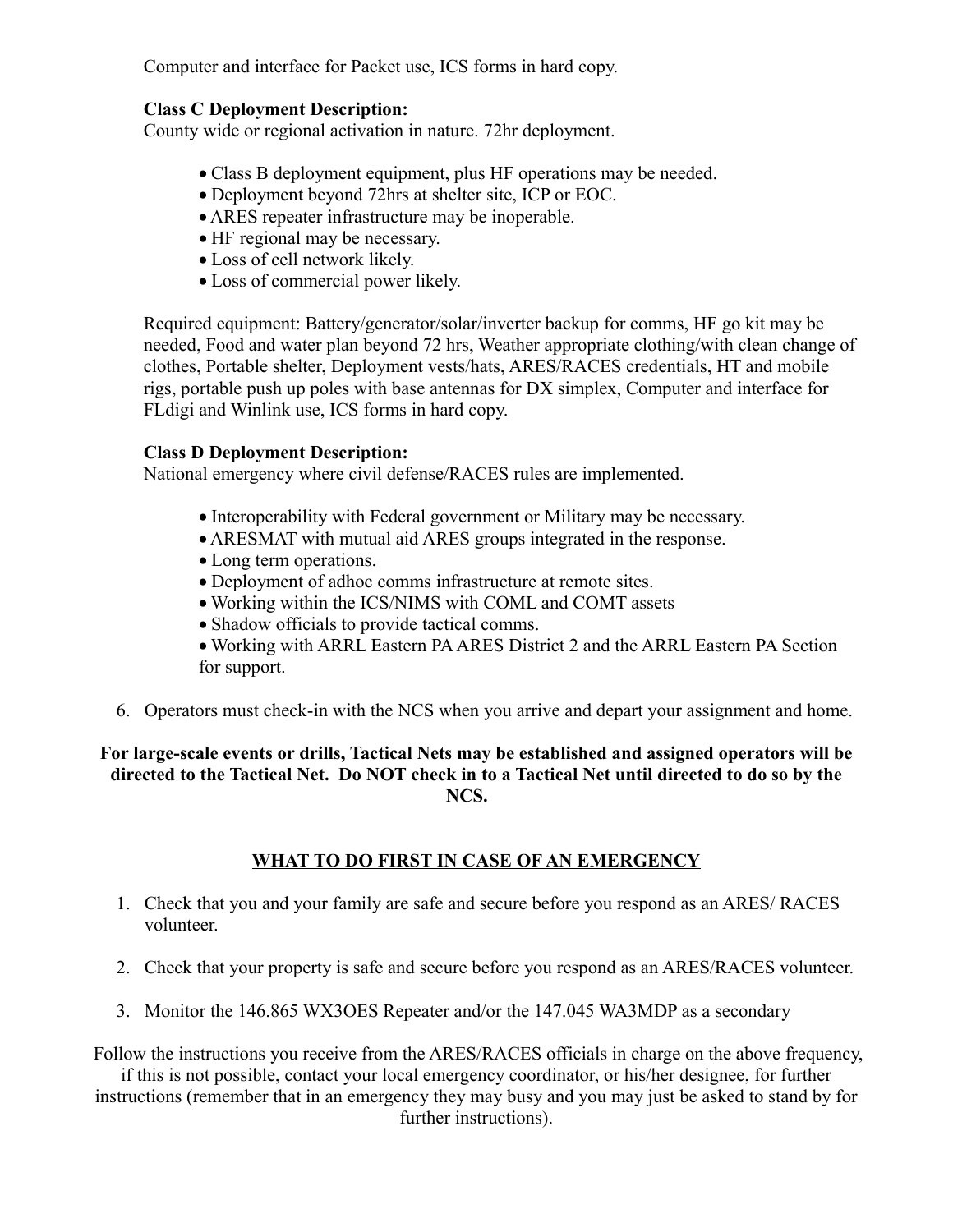## **INITIAL ACTION CHECKLIST**

The net control station and/or ARES/ RACES officials on the designated emergency net will provide additional instructions, including information on frequencies used for other resource, traffic, and tactical nets. Normally, a resource net will provide information on how you can assist, please standby, and listen. Unless you are asked to check-in, keep the frequency clear.

- Check all equipment, batteries, and supplies.
- Prepare for deployment to assignment with your "GO" kit.
- Initiate personal event log (ICS 214 unit log)
- Enter assigned frequency(s) on log sheet and on emergency/frequency plan.( ICS 205)
- Have log forms to record messages handled. (ICS 214 unit log)
- Have several formal message forms (ICS 213 &, RadioGram)

• Monitor the Net frequency **AT ALL TIMES**. Notify Net Control if you have to leave the Net or change location.

#### **BASIC DEPLOYMENT EQUIPMENT**

When responding to an emergency event, or even a training exercise, there is a minimum set of equipment and personal gear you should bring with you to get the job done. Basic items include those listed in the Deployment Class Descriptions.

## **ONCE YOU HAVE ACCEPTED AN ASSIGNMENT**

The net control station and/or ARES/RACES officials on the designated emergency net will provide additional instructions, including information on frequencies used at the location that you will be assigned, your assignment contact, as well as the travel frequency {if needed} to be used while you travel to and from the assigned location. You should have programmed the frequencies listed on the MCARES ICS-217 into your radio, and test these before you leave home. Make entry in your individual event log (ICS 214) when you depart home.

While you are en route to your assignment, you are under the control of Monroe County ARES/RACES. When you depart, call the resource Net and let us know that you are under way. When you get to your assignment, call the Resource Net again and let us know that you have reported to your assigned agency. If your travel time is more than 15 minutes, advise Net control of your status and approximate location. Do this only in 15-minute intervals, or as directed by NCS.

# **WE MUST BE ABLE TO KEEP TRACK OF YOU – IF YOU DISAPPEAR FROM OUR NET WITHOUT ESTABLISHING CONTACT WITH YOUR ASSIGNMENT, WE WILL HAVE TO ASSUME THAT YOU ARE IN TROUBLE, AND WE WILL HAVE TO BEGIN RESCUE PROCEDURES. SO, DO NOT BECOME PART OF THE PROBLEM – MAKE SURE THAT YOU ARE ALWAYS IN CONTACT WITH THE RESOURCE NETS WHILE TRAVELING TO YOUR ASSIGNMENT!!**

#### **NOTE:**

*(MCARES members will not use flashing blue, red, white, or green lights on vehicles when serving as MCARES volunteers. Use of flashing yellow lights is permitted when vehicles are stationary for the purposes of collision avoidance, when serving as a sag vehicle during a public service event, or in the rare event that a member must drive in severe weather conditions and increased visibility is necessary for safety).*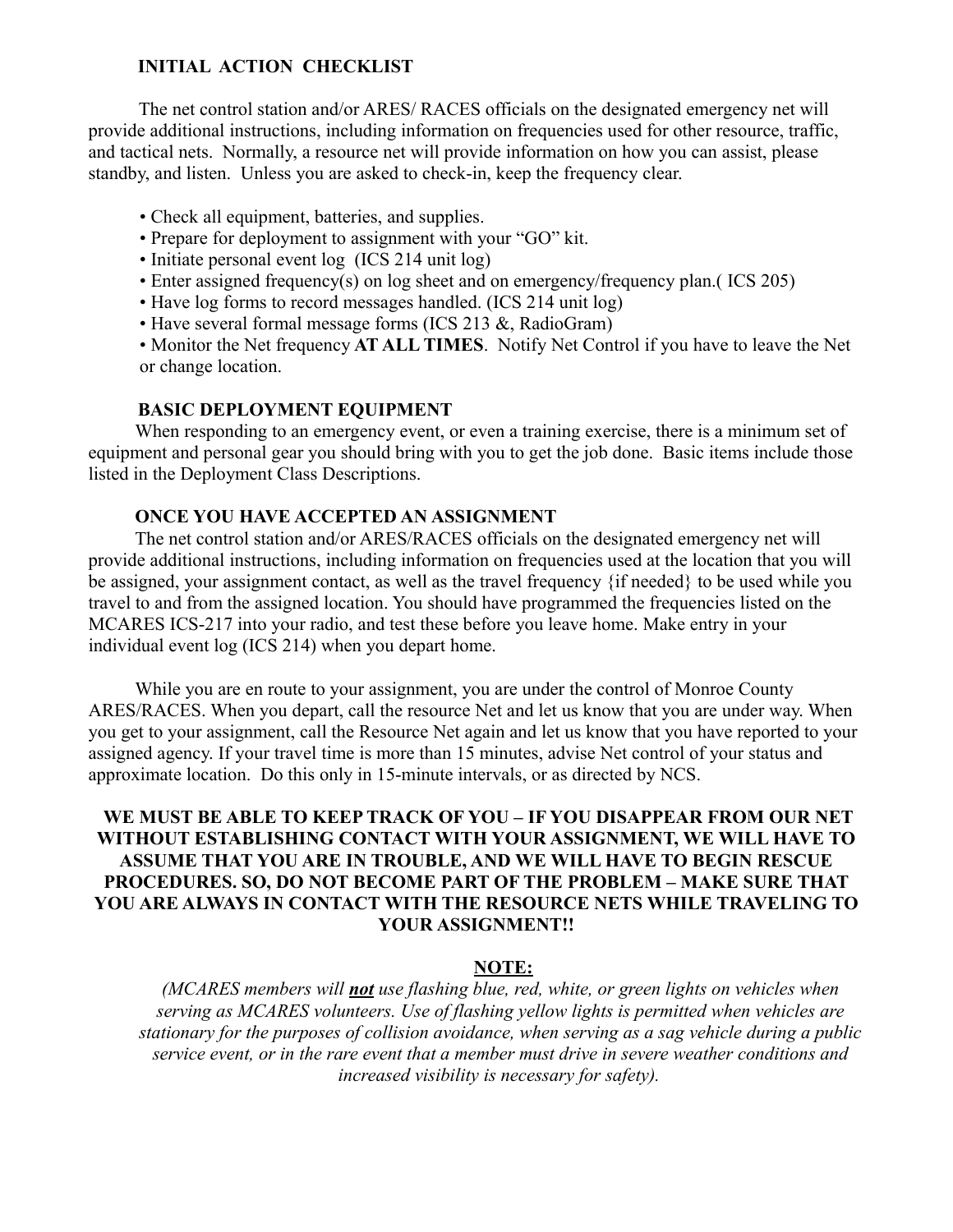# **ONCE YOU HAVE REACHED YOUR ASSIGNED LOCATION**

Notify Net Control you have arrived then......

1.Check in with your assigned contact so the served agency records reflect your help.

2. Note time of arrival on your event log (use ICS 214 unit log).

3. Determine where/when the event/safety briefing will be (ASK!) If none is offered ask for any specific safety issues related to your assignment. Ask who your site supervisor is.

4. Be prepared to operate. Perform your duties in a manner consistent with good safety procedures and good Ham techniques. Provide your supervisor with appropriate status updates and notification of any problems that may arise. Keep an accurate log of your station activities.

5. Obtain tactical call sign if needed for your location/assignment.

6. Enter assigned frequency(s) on log sheet and on emergency/frequency plan (ICS 205)

7. Use log form to record messages handled. (ICS 214 unit log)

8. Use a formal message form when a precise record of the message is required.

9. Use tactical call sign for your location, while observing FCC's ten-minute ID rule.

10. Monitor your assigned frequency **AT ALL TIMES**. Notify NCS if you have to leave for any reason

Once your assignment is complete AND prior to departing you need to:

- Complete your work assignment.
- Brief your subordinates on demobilization
- Complete event paper work
- Brief your replacement as applicable
- Request to secure your station with NCS
- Follow incident check out procedures, check out where you checked in (if at all possible)
- Notify NCS of your departure and notify the NCS upon arrival at your home.

# **Emergency Communications**

Emergency communications are those provided in the event of a disaster or other emergency and they are usually unannounced.

# **Messages containing information on injuries or deceased shall not be passed over voice circuits but only via digital or other non-voice and secure communication.**

# **Operations**

Operations communications are formal messages requiring legal documentation, provided between the various agencies to facilitate the coordination of equipment, personnel and resource requests in support of emergency protective measures, search, rescue and recovery efforts. These shall be in a written (formal) format, as required by the served agency.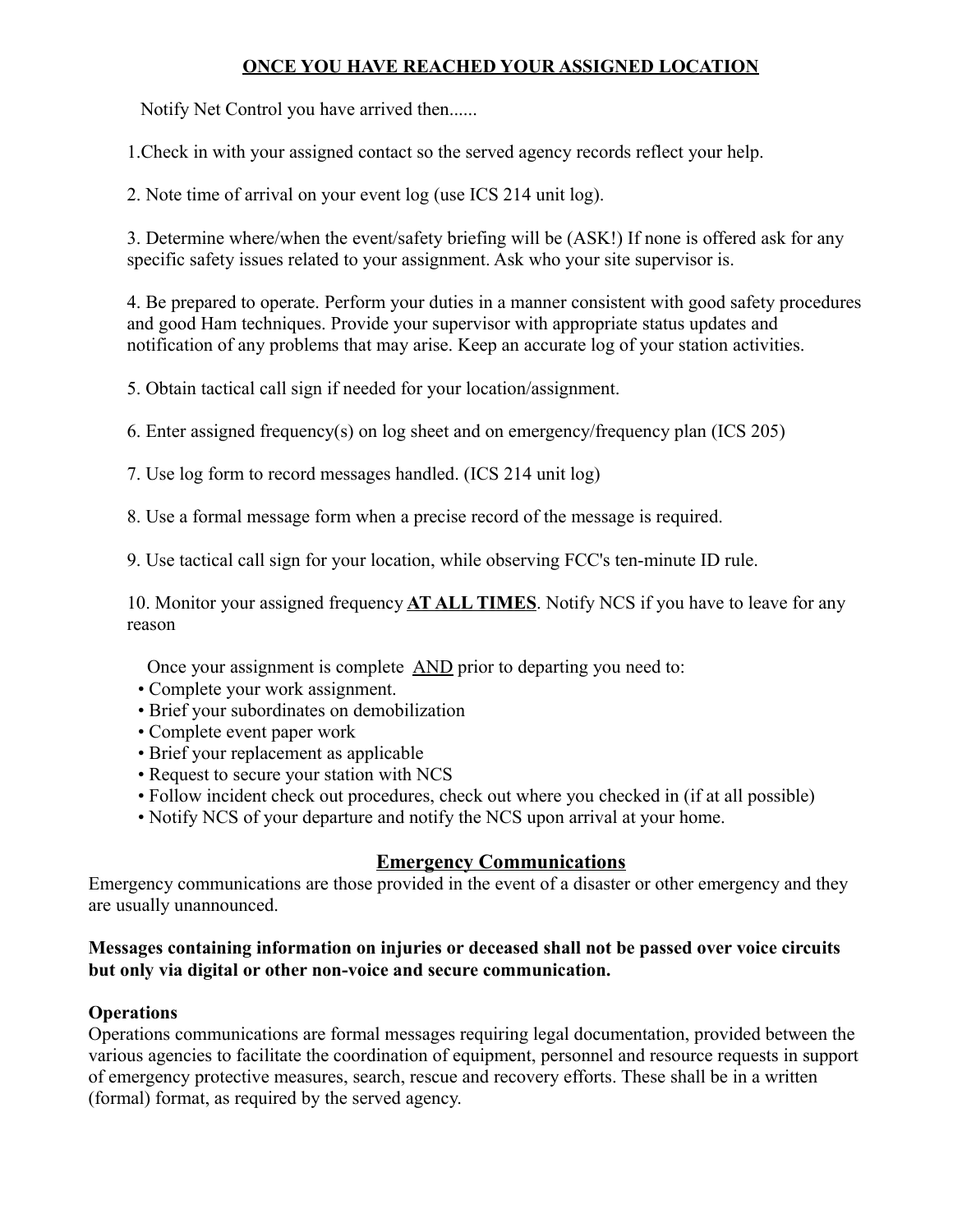# **Health & Welfare**

Health and welfare traffic (precedence W) are messages concerning the welfare of people in the effected area; these can be from people within the effected area to family in another area to let them know they are safe, or it can be inquires from family outside of the effected area. In either case these are low priority and are usually handled after the initial response has been transitioned into recovery operations. In most instances the Red Cross will coordinate these inquiries. During the response phase to disasters send no W traffic into an effected area while any Operations traffic remains listed to be handled.

# **Digital Communications**

Whenever possible digital stations should be established for handling most non-tactical traffic, i.e., all welfare requests, logistics & supply requests, damage reports etc. Digital traffic provides more detailed information, is less likely to be misinterpreted, and takes up less air time. In addition it is more difficult for the general public to listen in on digital traffic.

# **Nets**

Nets are established to control the radio traffic on any given frequency. There can be multiple nets in operation for a given disaster, each with a specific purpose, and each with a Net Control Station (NCS). The role of the NCS is vital to the efficient and smooth traffic handling and operation required during a disaster.

# **Duties of the Net Control Station (NCS)**

The main duty of the NCS is to insure the ARES/RACES nets are run in an orderly fashion, and properly documented (ICS 214) to help eliminate confusion on communication networks, provide information regarding the disaster to ARES/RACES member stations, and to coordinate the flow of traffic as required. All traffic shall be written in a message format as deemed fitting by the served agency or department. All messages must carry the name of the person originating the message and their ICS Position or office (example: John Smith, Logistics manager). The NCS is responsible for taking check-ins as needed to meet the needs of the disaster operation and/or ARES/RACES activation requirements.

Traffic shall be categorized by precedence and transmitted as soon as possible, with Emergency and Urgent traffic taking top precedence. The phrase "BREAK" will only be used in an emergency. NCS will recognize emergency traffic immediately and handle the emergency traffic. The NCS shall keep a log of the net and member check-ins. This log will be provided to the supervisor as soon as possible following the conclusion of the shift. Before starting an ARES/RACES net, make sure someone records a list of participating ARES/RACES member stations who are available for deployment and/or assignment. Preferably, this should be performed by the Net Scribe, if no Net Scribe is available the NCS must perform this task.

# **Role of the NCS:**

- The NCS is in charge of the net while the net is in session. He is responsible for controlling who uses the frequency and when they pass traffic.
- NCS must keep track of which resources are on the net and who has cleared the channel. NCS is also responsible for knowing what traffic each person is capable of dealing with.
- In medium and large operations you need to have a backup NCS and a person to log
- Keep a written record of the incident and all traffic passed. This does not mean a copy of all formal traffic, simply an overview of the message (an ICS 214 can be used for this).
- Make ALL instructions clear and concise, **using as few words as possible**.
- Use tactical call signs. If participants do not follow your lead, only recognize those using tactical call signs (obviously this does not apply if they have emergency traffic).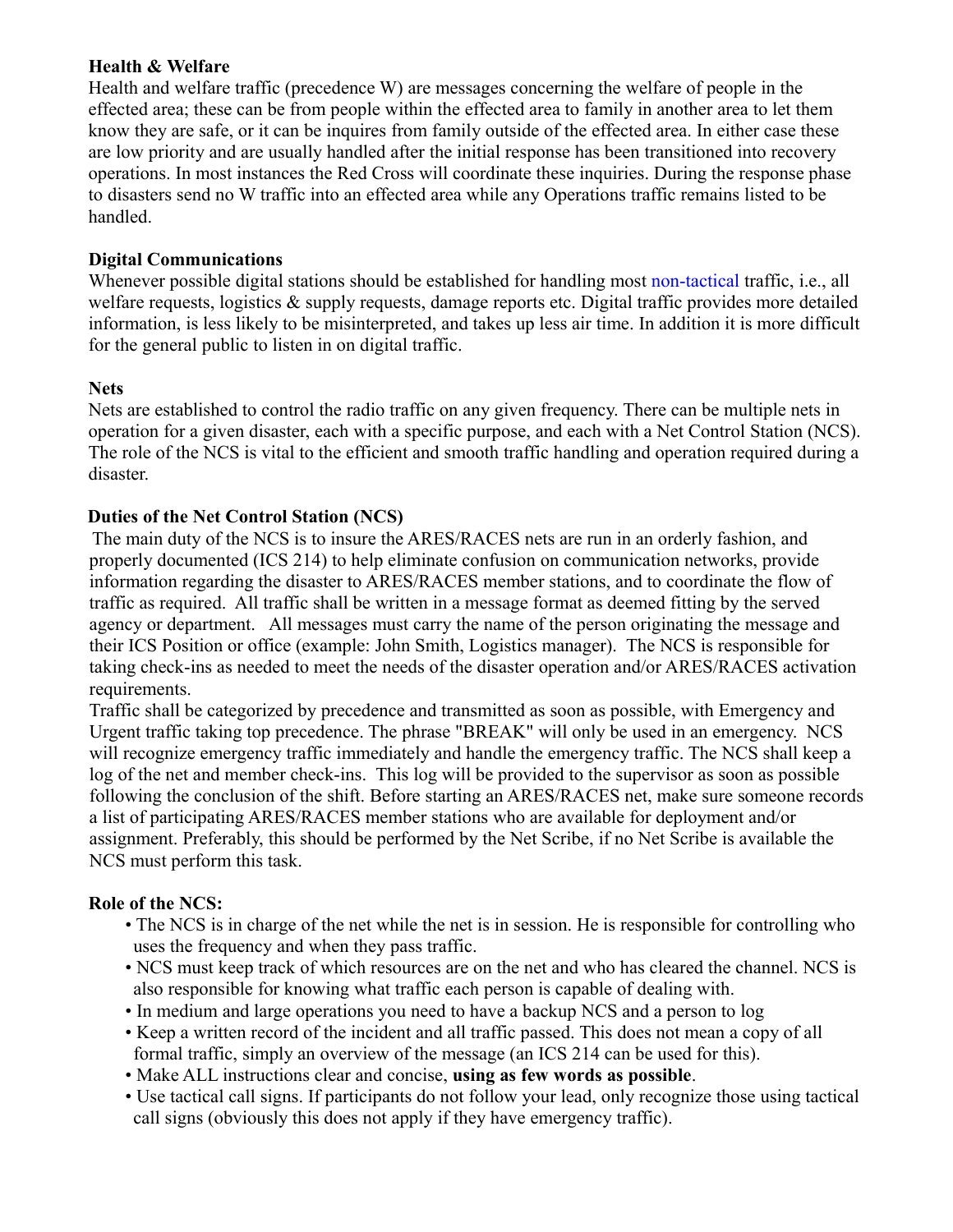• Different nets may be established for different traffic. Should someone try to pass traffic that should be on another net, refer them to the correct net. Nets can either be "open" or "directed":

# **Open Nets**

Open nets do not have a Net Control Station and participants follow good amateur practice in taking turns at communicating. Nets for public service communications, such as parades, can usually be an open net.

# **Directed Net**

A directed net has a Net Control Station assigned who controls and "directs" the flow of traffic through the net. Most emergency nets are directed nets. During an emergency it is essential that a NCS is assigned due to the volume of traffic.

# **Tactical Net**

A tactical net is the primary coordination net for the event or for a particular agency being served. These nets should use **tactical call signs**, identifying the location or function of that site; i.e., shelter, fire control, EOC, etc. Amateur call signs are used at the **end of transmissions only**, as required by FCC regulations (traffic should short and concise and should not exceed the 10 minute rule for identification). The use of tactical call signs prevents confusion when operators change. Tactical call signs will be assigned by net control. These nets are restricted to traffic for the event only.

# **Resource or Logistics Net**

A resource or logistics net is for acquiring volunteers for the event and making assignments for various operators.

# **Traffic Net**

A traffic net is for passing formal (normally written) traffic. These are directed nets and traffic can either be passed on the net frequency or sent off to another frequency. During a disaster there may be more than one traffic net, one may be local and one may be on HF to pass traffic into and out of the effected area. Digital stations should be established to handle welfare traffic.

# **Admin Net**

An admin net can be established to coordinate the response and relief of ARES volunteers, arrange for equipment or other ARES resources to support the function of ARES. This type of net would normally be for the EC and AEC's. If available 70cm repeaters are ideal.

# **Situation Severity**

**EMERGENCY--**Any message having life and death urgency to any person or group of persons. **URGENT--**Any Message involving a threat to property only **OTHER--**All other message not involving a threat to life or property

# **Message Handling**

**IMMEDIATE—This type of message must be handled as soon as possible without delays PRIORITY**—This type of message should be handled in less than one hour. **ROUTINE**—This type of message is handled as the time and situation allow

 A message marked as **EMERGENCY** and **IMMEDIATE** should never be put down until after it has been delivered.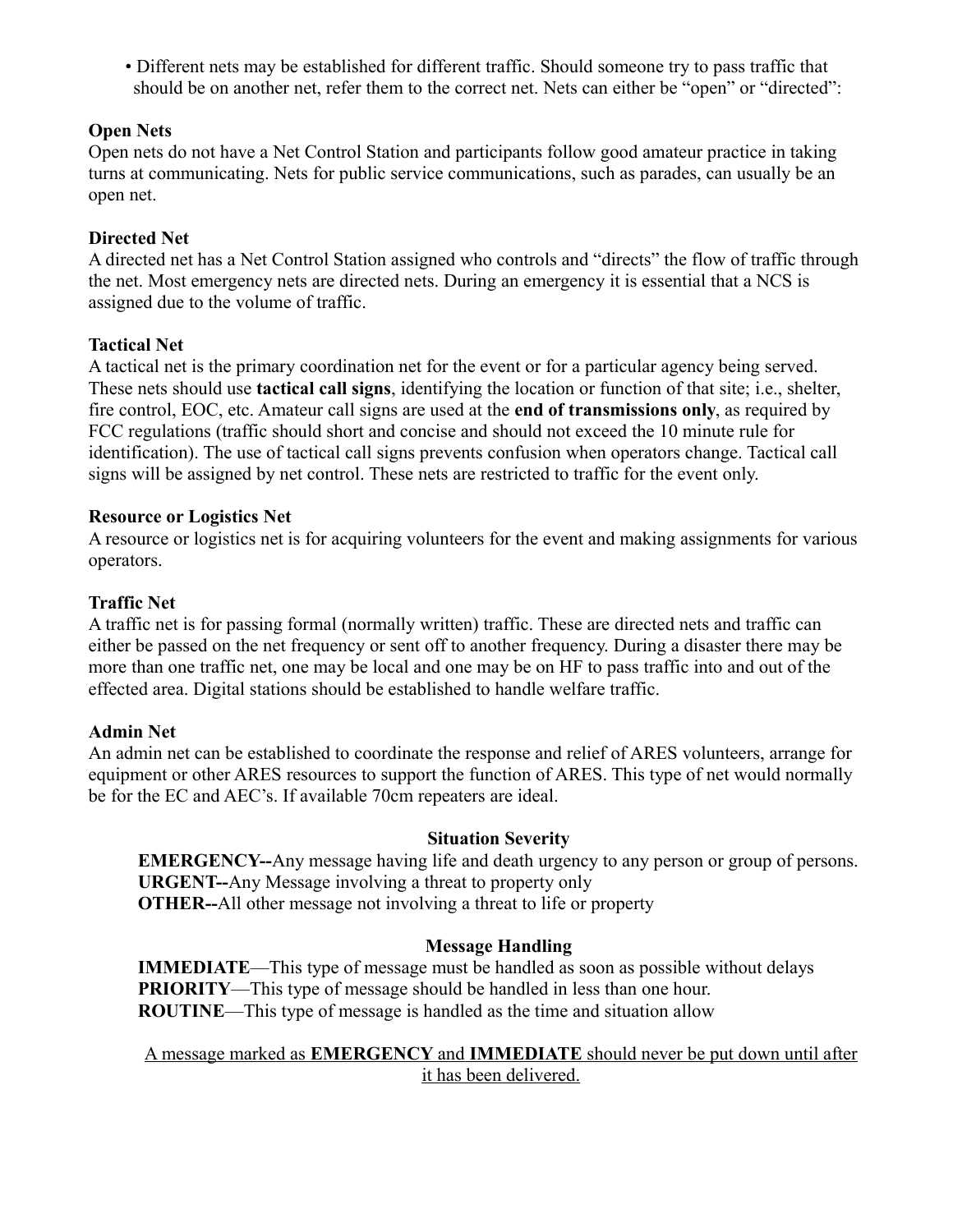#### **SOME POSSIBLE TYPES OF ASSIGNMENTS**

#### **Shadow Duty**

A Shadow is an amateur radio operator that is providing a communications channel between the person he or she is "shadowing" (also known as the principal) and other stations on the net. You have two duties here — one is to stick like glue to the person you're shadowing without getting in their way. The second duty is to be prepared to communicate successfully from any place that your assignment might travel. You need to ensure that you have the proper equipment to communicate on behalf of your shadow. As you take the assignment make sure that you ask Resource NCS about any special equipment you might need. Quite often a shadow will have to talk from a moving vehicle as well as be able to move around in the field with the principal. If this is the case then appropriate equipment would include a several watt HT with alkaline batteries, ear phone or ear bud is a must, as well as a mag-mounted antenna that can be placed on the exterior of the vehicle. If the official or principal is expected to travel into very remote areas then a mobile 2m rig with 25 - 50 watts is also appropriate. Powering the larger 2m mobile rig can be tricky so you might also have to provide a 12 to 24 Amp-hour battery if the vehicle doesn't have a cigarette lighter or power take-off where you might obtain power. The last consideration and perhaps the most substantial is whether you have the appropriate training for the shadow assignment. Inquire with the Resource NCS as you take the assignment about such special circumstances. You should also make the principal you are shadowing aware of your level of training so that you aren't exposed to dangerous situations. An example might be shadowing the Incident Commander of a wild fire into the field. You should take this type of assignment only if you have had a formal fire line safety class.

## **Red Cross Operations**

Amateurs have a long tradition of helping the Red Cross with their communications needs. In keeping with that tradition the ARRL formalized the relationship between the two organizations by signing a Memorandum of Understanding with Red Cross. In providing communications for Red Cross you are most likely to operate either at a shelter, or at the Red Cross chapter headquarters. There is a different set of considerations for each of these assignments. When operating at a shelter site be aware of what are appropriate communications for amateur frequencies. Any message dealing with logistical or Health and Welfare is appropriate for amateur channels. Keep in mind that amateur frequencies are often monitored by news agencies. Traffic of a sensitive nature should be handled by a more secure communications medium such as the telephone. Equipment requirements for shelter duty may vary depending on whether the net is operating on a repeater or a simplex frequency. You should be prepared to bring blank message forms (ICS 213)

 Meals are usually provided at Red Cross shelter sites, so bringing your own food is usually not necessary. When reporting for duty at the shelter, inform the shelter manager or amateur radio site supervisor of your level of training. This is to prevent being assigned a task for which you may not be qualified. If you encounter any medical situations make sure that you notify the appropriate personnel instead of trying to deal with it yourself. Again, your responsibility is communications only.

#### **Red Cross Shadow or Other VIP Shadow**

Shadow duty for the Red Cross will usually involve either providing communications for a Red Cross official, or acting as a radio operator for a Red Cross mobile unit such as a mass feeding station. You will probably need both a mobile AND a handheld radio when shadowing a Red Cross official. If you are providing radio capability for a mobile unit a mobile radio system should be adequate. When using a mobile amateur radio in a Red Cross vehicle remember that a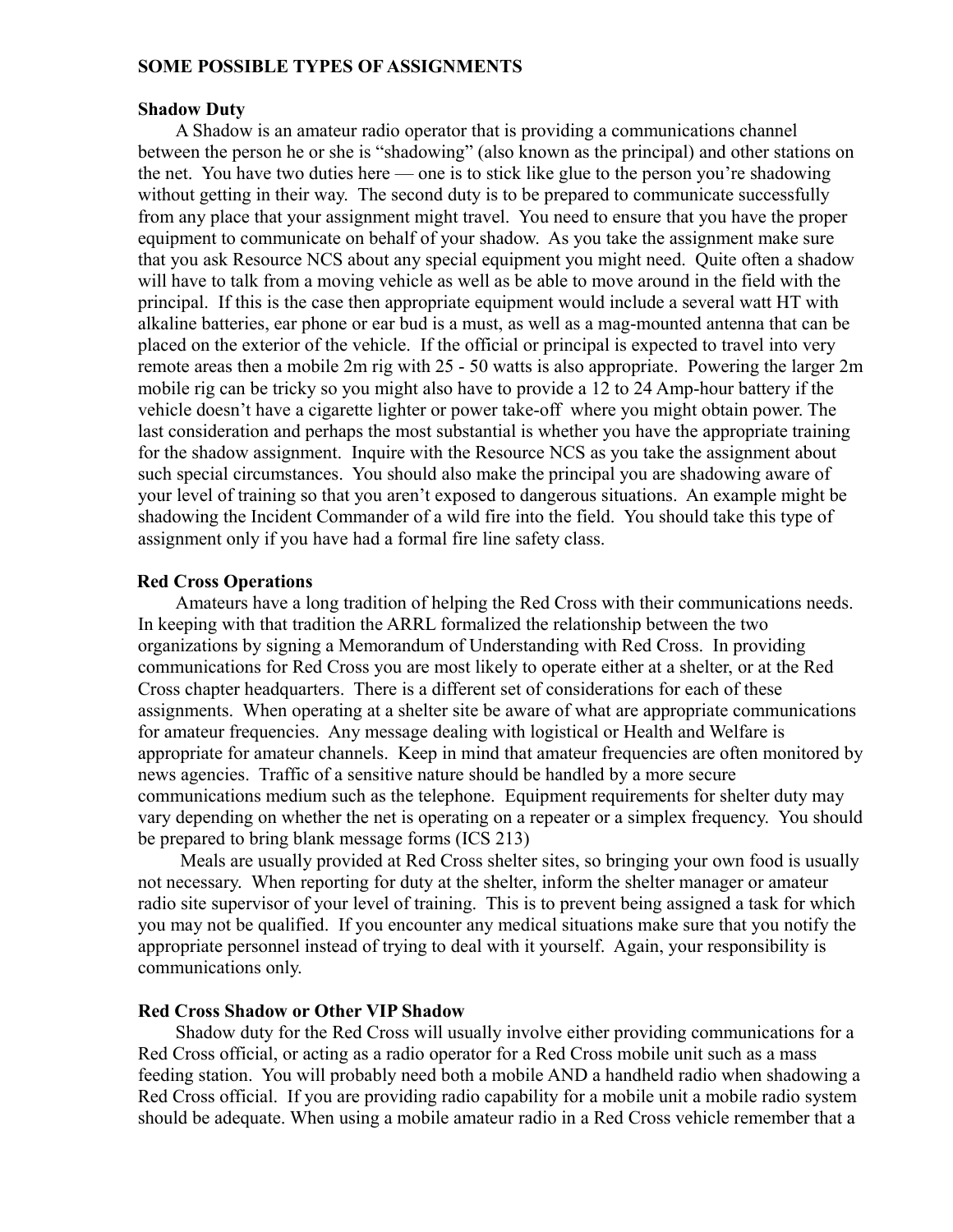12 Volt source may not be available, and you may need to supply your own power source such as a battery. Mobile unit duty is also likely to be a longer than average shift since you will be operating on the vehicle's shift assignment. It is conceivable to work as long as eight to ten hours on one of these assignments

## **Duty at an Emergency Operations Center (EOC)**

The government operates from an Emergency Operations Center (EOC) during an emergency, staffing the EOC with senior government officials to help administrate the event from one location. EOC's operate according to Incident Command System Guidelines and Procedures (in simplest form, send messages to titles at identified positions, with date, time and degree of urgency notes. Other details about ICS are available from any city manager). The EOC may be in a governmental building, at a police or fire department or other location. Amateur radio resources may also be operated from this location, and an Emergency Coordinator or other ARES/RACES official may operate from here as well. As an emergency responder you may be asked to be a Net Control Station, a messenger, or a channel monitor. The Net Control Station may be handling one of the nets originating from the EOC. Messengers move traffic between Red Cross or other officials and the EOC, or as spare hands as needed during the shift. The channel monitor position listens to public service frequencies to keep officials informed on the status of the incident. The Net Control Station should utilize a fairly experienced operator. Special training should be taken before attempting this position during a major activation. The best background for someone filling a Messenger's position is a good knowledge of traffic handling. You can expect to take messages that are destined to go out via radio, and to deliver messages that have arrived from the radio net. It is also your responsibility to put any originating messages into proper format before they are sent. A channel monitor listens to a public service frequency on behalf of the DEC/Shift Supervisor. You can expect to be briefed on the type of information to monitor as you start your shift. Generally anything that will help officials keep abreast of the event as it develops is of interest.

## **Shelter Operations**

#### **Staffing**

Shelter operations, as with all locations, should be staffed by a minimum of two people; one to man the radio and the other to act as a runner. Ideally both will be operators so that they can provide relief for each other. Shelter operators need only be Technician class operators as all communications will be on 2-meters or 70cm.

## **Duties**

The purpose of operators in the shelter(s) is to provide communications between the Shelter Manager and the organization in charge of the shelters, usually the Red Cross. Shelter operations may be on their own net depending on the scale of the incident.

Some of the communications may be lists of persons at the shelter, logistics requests or Welfare messages. Ideally these should be passed by digital stations.

Internal shelter communications should be accomplished by other means, i.e., simplex, Family Radio Service, etc.

**Operators should avoid accepting duties or roles other than those associated with the function of ARES as this will hinder effective communications, our primary role.**  However, it is useful if those assisting in Red Cross activities have taken the Red Cross Introduction to Disaster Services video course.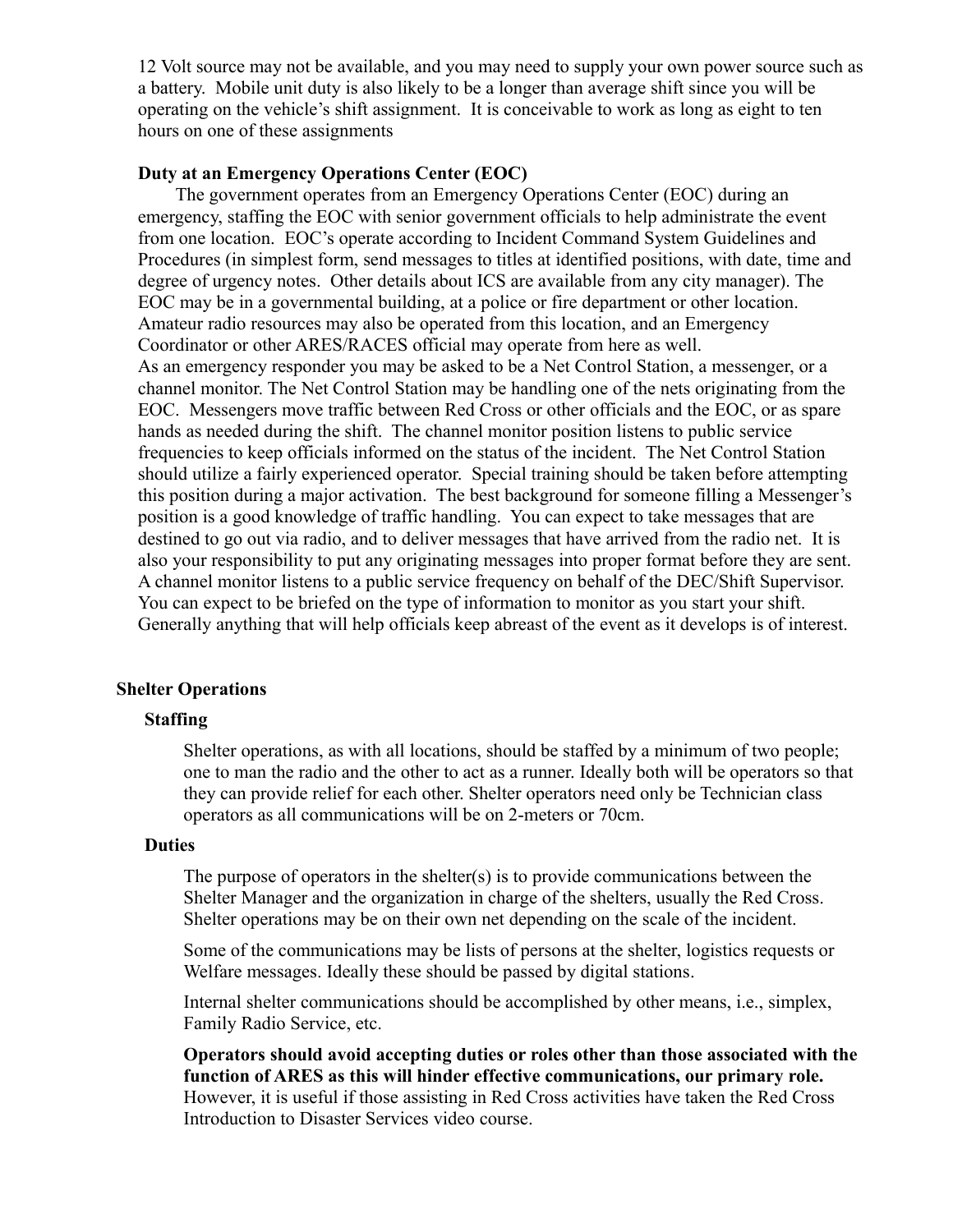# **Types Of Communications**

All shelter communications should be authorized by the Shelter Manager and should be in the form of a written message.

Local ARES groups should establish portable digital stations that can be set up for shelter communications. This provides some degree of confidentiality from the general public. Communications may include: • shelter head counts (not more than once per hour) • requests for material • specific food needed • specific equipment needed • specific medical supplies needed • request for specific personnel • Red Cross • medical • maintenance • other shelter workers, more importantly, provides written records. This is especially useful when dealing with welfare traffic.

# **Search & Rescue Operations**

ARES members may be called upon to assist agencies conducting SAR operations. Many times these types of operations are conducted in remote areas, where communications on the agency's frequencies may be difficult due to lack of repeaters.

In most instances communications will be tactical in nature and a single net will be sufficient. In addition, simplex operations may be sufficient with the occasional use of a repeater to pass logistical requests. The NCS should choose the most appropriate modes.

# **Public Service Communications**

Public service communications are communication services provided to **non-profit**  organizations sponsoring a **public** event.

Public service communications are:

- normally scheduled
- do not require activation by an emergency management agency
- do not normally require coordination with multiple agencies

# **PRINCIPLES OF REPEATER OPERATION**

- 1. Use minimum power. Otherwise, especially in heavily populated areas, you may run the risk of keying more than one repeater, thus causing unnecessary interference. Low power also conserves batteries.
- 2. Observe the "pause" procedure between exchanges. When it is your turn to transmit, after the transmitting station stands by, count to two or three before pressing your transmit switch.
- 3. Listen much, transmit little. Announce your presence on a repeater when you are certain of being able to assist in an emergency, and don't tie it up with idle chatter.
- 4. Monitor local ARES net frequency, when otherwise not busy.
- 5. Think before you talk. Anyone with an inexpensive public-service-band receiver can monitor. Stick to facts, control your emotions. Remember, during an emergency is the time when you are most apt to act and speak rashly.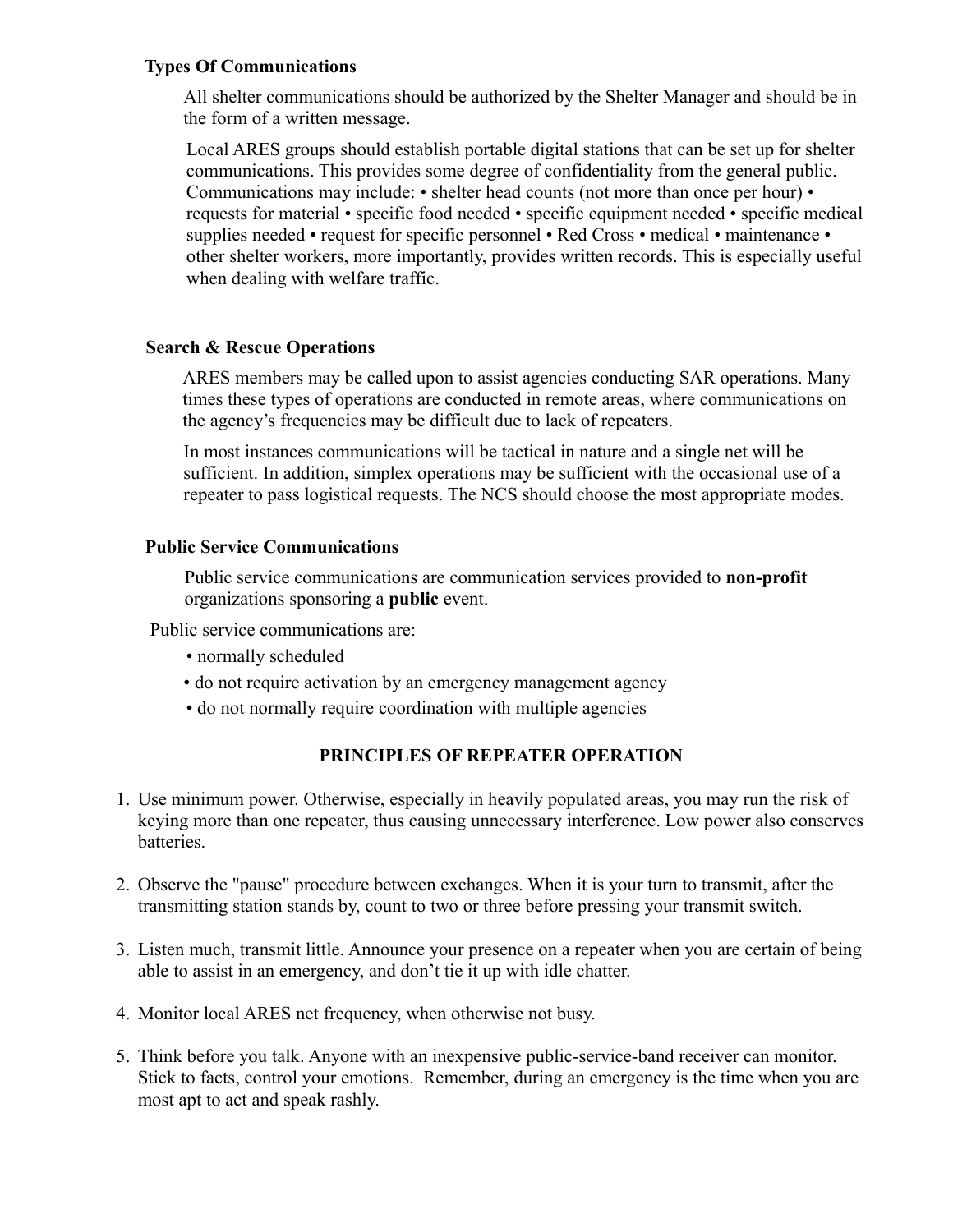6. Articulate, don't slur. Speak close to your mike, but talk across it, not into it. Keep your voice down. In an emergency situation one often gets excited and tends to shout. Talk slowly, calmly--this is the mark of an experienced communicator.

# **PRINCIPLES OF DISASTER COMMUNICATION**

- 1. Keep the interference level down. In a disaster, crucial stations may be weak. All other stations should remain silent unless they are called upon. If you're not sure you should transmit, don't.
- 2. Monitor established disaster frequencies. Many ARES localities and some geographical areas have established disaster frequencies where someone is always (or nearly always) monitoring for possible calls.
- 3. Avoid spreading rumors. During and after a disaster situation, especially on the phone bands, you may hear almost anything. Unfortunately, much misinformation is transmitted. Rumors are started by expansion, deletion, amplification or modification of words, exaggeration or interpretation. All addressed transmissions should be officially authenticated as to their source. These transmissions should be repeated word for word, if at all, and only when specifically authorized.
- 4. Authenticate all messages. Every message which purports to be of an official nature should be written and signed. Whenever possible, amateurs should avoid initiating disaster or emergency traffic themselves. We do the communicating; the agency officials we serve supply the content of the communications
- . 5. Strive for efficiency. Whatever happens in an emergency, you will find hysteria and some amateurs who are activated by the thought that they must be sleepless heroes. Instead of operating your own station full time at the expense of your health and efficiency, it is much better to serve a shift at one of the best-located and best equipped stations, suitable for the work at hand, manned by relief shifts of the best-qualified operators. This reduces interference and secures well-operated stations.
- 6. Select the mode and band to suit the need. It is a characteristic of all amateurs to believe that their favorite mode and band is superior to all others. However, the merits of a particular band or mode in a communications emergency should be evaluated impartially with a view to the appropriate use of bands and modes. There is, of course, no alternative to using what happens to be available, but there are ways to optimize available communications.
- 7. Use all communications channels intelligently. While the prime object of emergency communications is to save lives and property (anything else is incidental), Amateur Radio is a secondary communications means; normal channels are primary and should be used if available. Emergency channels other than amateur which are available in the absence of amateur channels should be utilized without fear of favoritism in the interest of getting the message through. Use plain English no 10 codes or Q codes etc.
- 8. Don't "broadcast." Some stations in an emergency situation have a tendency to emulate "broadcast" techniques. While it is true that the general public may be listening, our transmissions are not and should not be made for that purpose.
- 9. **DO NOT EVER** use the names of people who are injured or deceased on the air!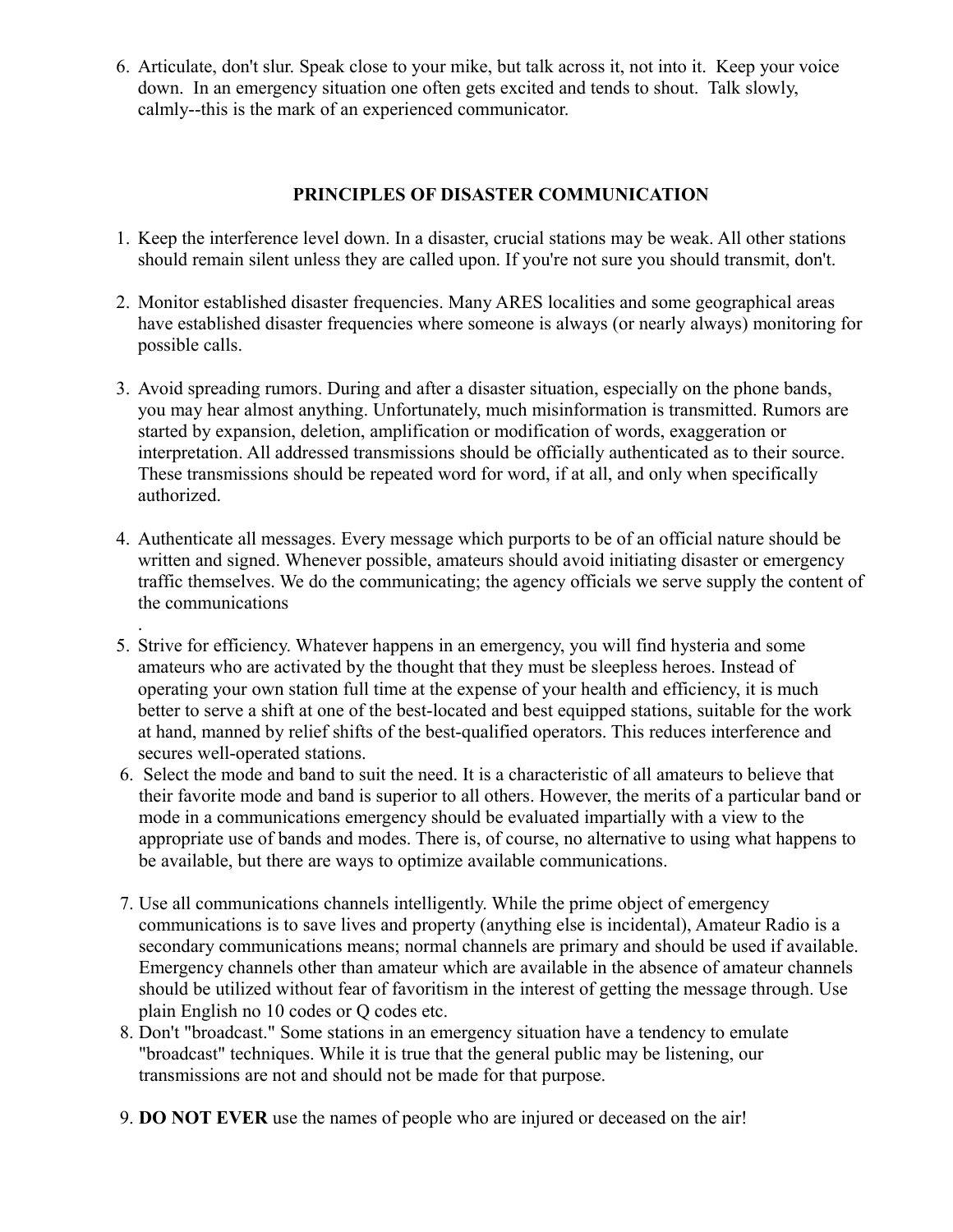#### **GENERAL PHRASEOLOGY**

#### What to say and how to say it on a controlled net. "TALKING ON A NET"

Please remember that when you are passing message traffic, the operator on the other end must write down exactly what you are saying. Speak slowly – pretend to write each word as you speak to insure the other operator has enough time to write it down. At the end of the message standby for the receiving operator to ask for any repeats that may be needed.

**Identifiers and Conversation:** Use your tactical call sign during conversation to conserve air time and to make things easier. Please remember to keep call signs and other qualifiers out from your identifiers. Net control will be known simply as "Control". A shelter may be known by their one-word name, for example "Stroudsburg Shelter" rather than "Stroudsburg Junior High School shelter" Always call by saying the identifier of the station you are calling first, then your identifier. So, for example, if you are Stroudsburg Shelter calling control you would say simply "Control, Stroudsburg Shelter". If you are Net Control and you want to call Stroudsburg Shelter you would say " Stroudsburg Shelter, Control".

**Answering:** For all of you in the field, you should answer calls with just your tactical call sign For example, if Control calls Stroudsburg Shelter, Stroudsburg Shelter should answer by saying simply " Stroudsburg Shelter". Note that excess baggage like "this is", or "go ahead" are not really needed (although these two examples are short enough that they are not really a problem). But please try to avoid long strings like: "This is Stroudsburg Shelter, go ahead Net Control" (11 syllables!). Short and sweet should be the rule! Control answers calls the opposite way. Control always answers with the other station's identifier. For example, if Stroudsburg Shelter calls Control, Control, answers by saying " Stroudsburg Shelter", not "Control". Why? Because there is only one Control running the net, so answering with the identifier "Control" does not add much useful information. More importantly, Control needs to specify which station is being acknowledged. There may be more than one station trying to call Control at the same time, so if Control were to answer with just "Control" or "Go ahead" then all the stations who were trying to call would think that Net Control is talking to them. So Control answers with the stations identifier, which indicates clearly who is being invited to talk. This is common practice these days in public safety nets, and it is becoming more common in ham nets as well.

**Acknowledging:** The plain text radio acknowledgment to indicate that you have heard and understood is the word "copy". For example if you are Stroudsburg Shelter and you are acknowledging that you have heard and understood, you should say simply " Stroudsburg Shelter copies". If you didn't understand, just say " Stroudsburg Shelter repeat". You don't need to give a long explanation like "Net Control this is Stroudsburg Shelter, I'm sorry, I wasn't able to get your last transmission, I'm getting a lot of background noise here, could you repeat please?" (36 syllables)

Location: If Control asks for your 'location", you are probably being asked just to provide your general whereabouts so that Control can decide whether you are in position to be dispatched to an event. So you should give your general whereabouts without taking time to try to pinpoint your exact location. For example you might answer, "Tannersville" or "Camel Back Mountain" or perhaps "RT 611 in Bartonsville". Your answer should make reference to major roads or landmarks that are likely to be recognized by Net Control. If you answer giving an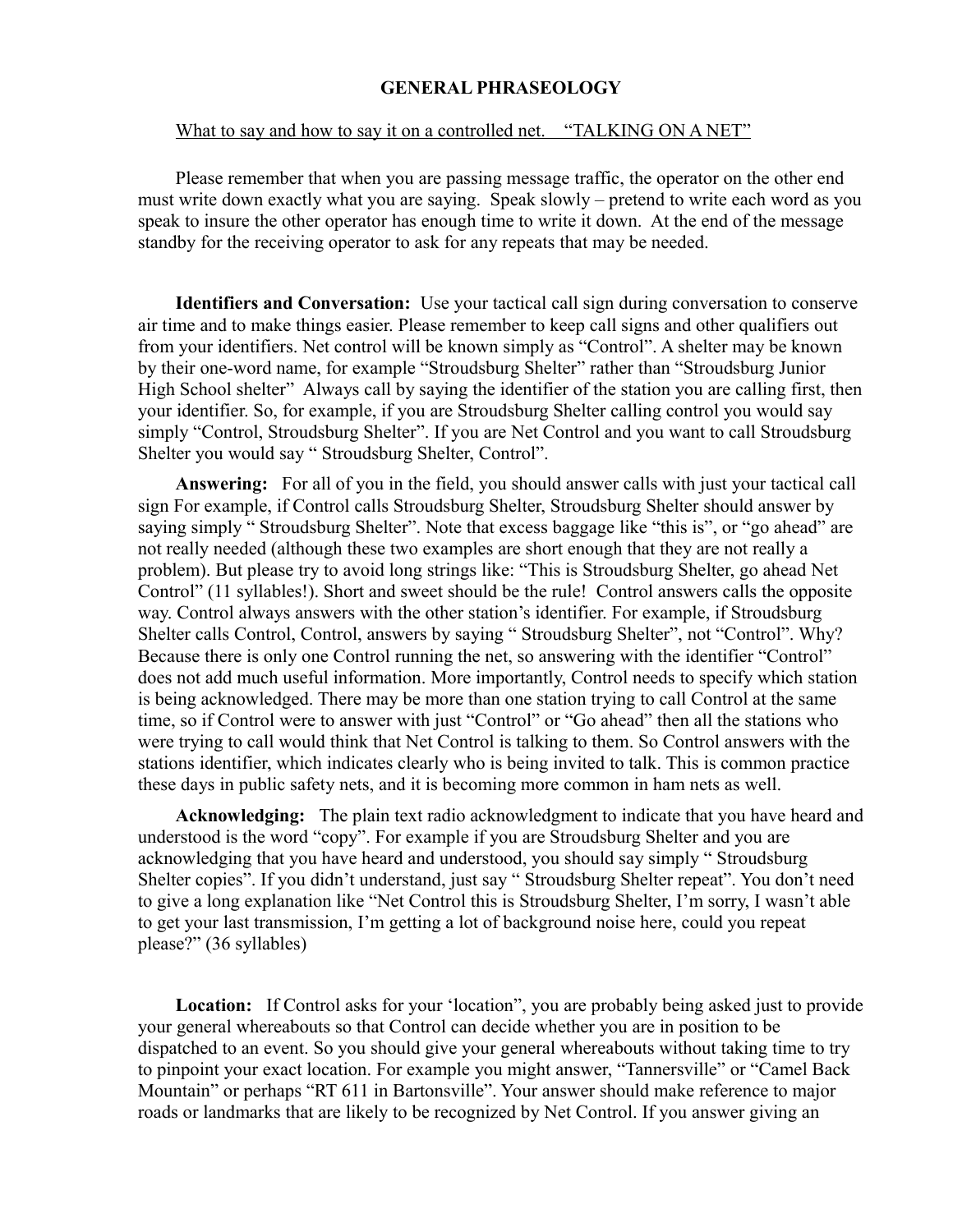intersection of two tiny streets, then Control will probably not recognize them and will probably have to follow up with "Okay, and approximately where that is on the route?" If Control asks for your "exact location", then Control is probably trying to help someone meet up with you. In this case go ahead and describe your location as precisely as you can.

**Giving Information:** Think before keying the mike, then say the fewest number of syllables that will get the information across. The biggest problem with many ham operational nets is verbosity of transmission. Verbosity is great on rag-chew nets, because that is what you are there for. But on an operations net it should be pruned as much as possible. . For example, if you want to take a restroom break, just say "I'll be off the air for 5 minutes". This is better than giving a lengthy discourse about how long it's been since you had been to a restroom and so on. Another good example would be for a rest stop operator to say "The Stroudsburg Shelter is asking for 50 more cots if they are available" rather than a long explanation about how many cots they have now and how there has just been a flood of new arrivals in the past few minutes. Always make it short, and transfer only the information that the other station needs to be able to fulfill the request.

**Amateur Call Signs:** We are all proud of our calls, and when we are working the bands we let our call signs announce to the world who we are. However, for net communications your call sign serves no purpose other than to meet your legal requirement to identify. So please don't clutter the net with 10 or 15 syllables of call sign as part of your identifier or at the end of every transmission. If you are pretty sure that you are finished talking for a while, then give your call sign at the end. But if you think from the context of the conversation that you will likely be talking again in just a few minutes, then leave your call out for now, and give it later when you are done. It doesn't matter if you miss your opportunity to identify and Control starts talking with someone else. You can just wait for a lull in traffic and just say "WX3OES or (tactical call) and WX3OES". Everyone should know that you are just IDing because you didn't get an opportunity to do so before.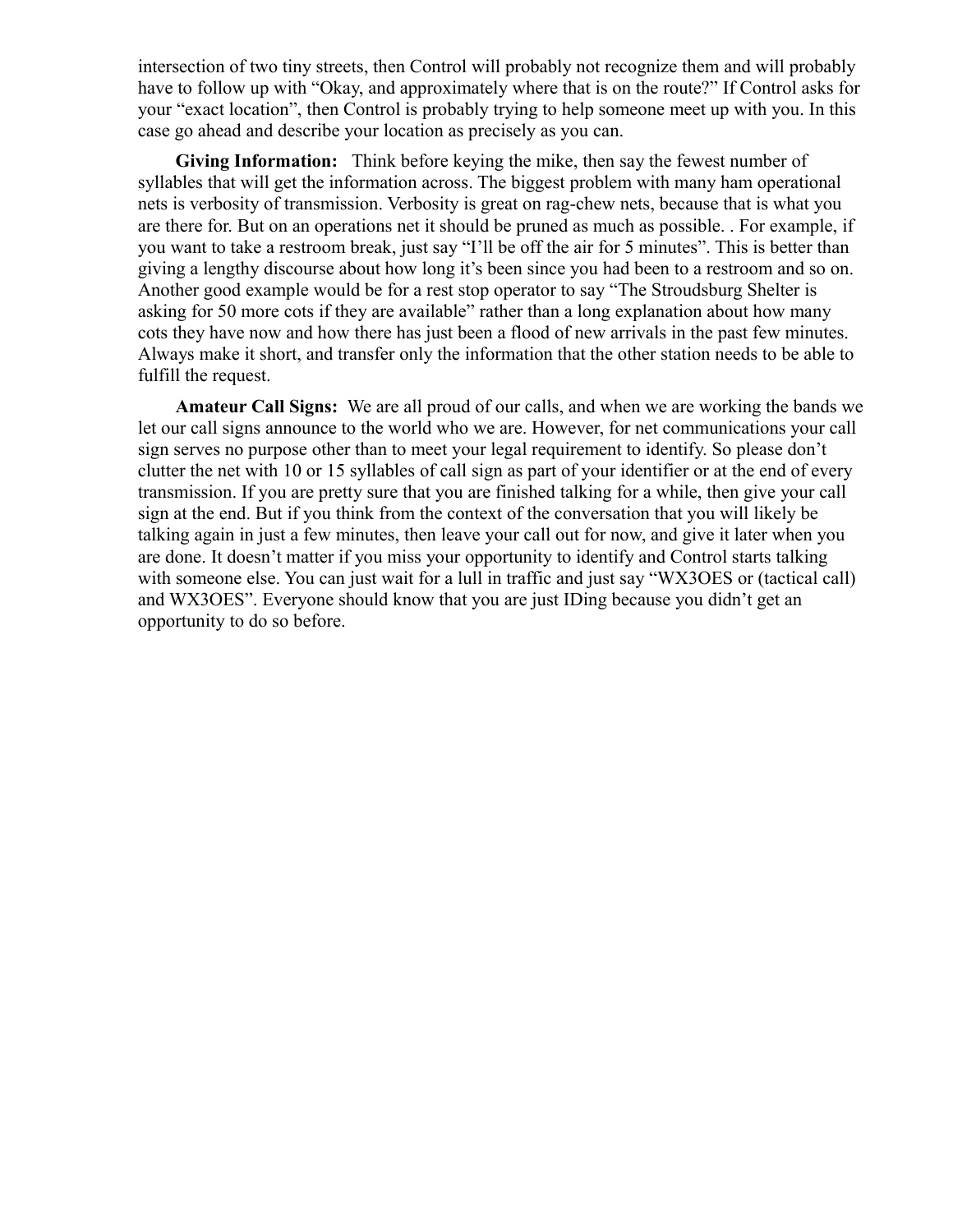# **MC ARES/RACES Emergency Net**

*[If operating from the EOC use the WX3OES call sign, remember the FCC 10 Min ID Rules]*

# **Preamble**

**"This is** *[Call Sign]* **calling the Monroe County Amateur Radio Emergency Service Net. This is NOT a drill. The purpose of this net is to coordinate emergency and back up communications as requested by** *[name of requesting agency]* **due to damages and communications disruptions caused by** *[state the event briefly]*. *[If using a repeater other than the WX3OES Repeater state the info for the repeater in use, if operating simplex say "operating simplex"]* **We are currently using the WX3OES repeater, 146.865 (PL100), maintained and owned by the Monroe County Office of Emergency Management. This is NOT a drill."**

**"Is there any emergency or priority traffic? Any station with emergency or priority traffic, please call net control now."** *[Handle all emergency and priority traffic then proceed]*

**"This is a directed net, during the net please direct all communications through net control. This net is open to all stations able to assist during this emergency. ARES/RACES membership is not required and all Amateurs are encouraged to check in and provide support.** 

**"At this time, I'm looking for a backup net control station. Is there a Monroe County ARES/RACES station for back-up net control?"** [*Wait a few seconds for a backup NCS to call, if no one is available continue without one]* "**I recognize** *[Call Sign]* **as my backup."**

# **Check-ins**

**"I will now call for check-ins. To check-in, say the words "Net Control", un-key and let the repeater carrier drop, then continue by giving your call sign, name, and present location. When checking in notify net control if you have traffic. MCARES stations only, please check in at this time."** *[Handle this traffic then proceed]* **"I will now call for check-ins from any stations willing to assist"**

# **Recognition of Check-ins**

**"Net control recognizes"** *[list all of the stations that checked in]. "***All stations that have checked in, please do not leave the net without notifying net control"**

# **Announcements**

**"Are there any operational announcements for the net? Please call net control."**

Recognize stations with announcements, giving them the opportunity to make their announcement.

*[This step is OPTIONAL]* "**Any station having a question, please call** [*Call Sign]* **net control now."** Recognize stations with questions call you, if there's a question that you know the direct answer to answer the question, otherwise turn the net over to the RO/EC/AEC for an answer. If the RO/ EC/AEC isn't on frequency, say "I don't know at this time". DO NOT speculate and do not allow general discussions. Keep the frequency as clear as possible.